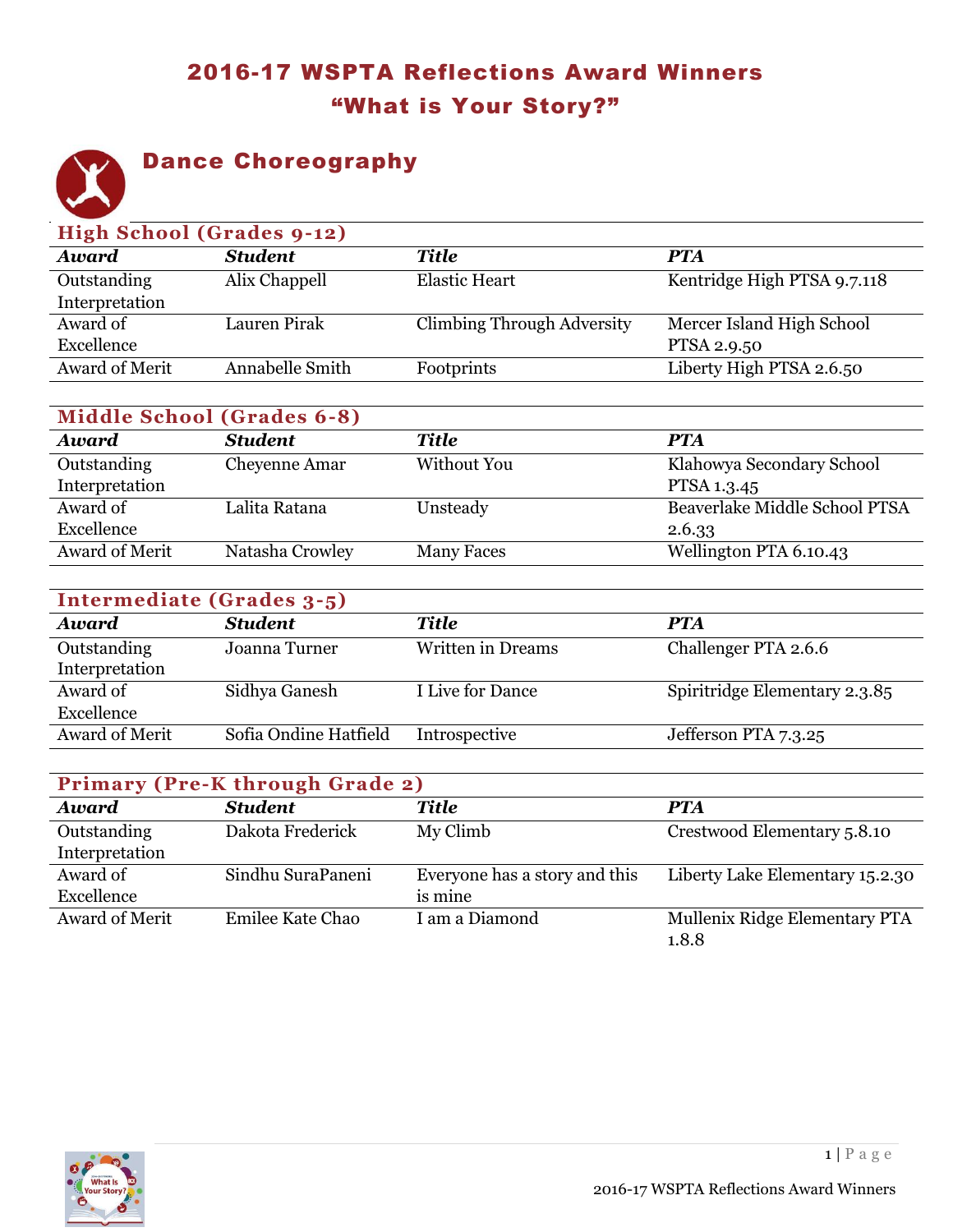

| High School (Grades 9-12) |                   |                                 |                           |  |
|---------------------------|-------------------|---------------------------------|---------------------------|--|
| <b>Award</b>              | <b>Student</b>    | Title                           | <b>PTA</b>                |  |
| Outstanding               | <b>Ryan Cass</b>  | <b>Stammer</b>                  | Inglemoor High School     |  |
| Interpretation            |                   |                                 | PTSA 6.10.75              |  |
| Award of                  | Isobel Grudin     | <b>Small Things Big Stories</b> | Issaquah High PTSA 2.6.45 |  |
| Excellence                |                   |                                 |                           |  |
| Award of Merit            | Caleb Fruge-Brown | Spectrum                        | Tahoma High School PTA    |  |
|                           |                   |                                 | 9.14.50                   |  |

| <b>Middle School (Grades 6-8)</b> |  |  |
|-----------------------------------|--|--|
|-----------------------------------|--|--|

| <b>Award</b>   | <b>Student</b>     | <b>Title</b> | <b>PTA</b>                    |
|----------------|--------------------|--------------|-------------------------------|
| Outstanding    | Paige Chrisman     | Mine         | Meeker Middle PTSA            |
| Interpretation |                    |              | 10.9.275                      |
| Award of       | Amelia Rose Larsen | Home         | Rose Hill Middle PTA          |
| Excellence     |                    |              | 2.8.85                        |
| Award of Merit | Isaac Mei          | My Story     | <b>Sunrise Elementary PTA</b> |
|                |                    |              | 6.10.42                       |

| Intermediate (Grades 3-5) |                |                           |                              |  |
|---------------------------|----------------|---------------------------|------------------------------|--|
| Award                     | <b>Student</b> | <b>Title</b>              | <b>PTA</b>                   |  |
| Outstanding               | Ruby Dosenbach | I was, I am, I will       | <b>Apollo Elementary PTA</b> |  |
| Interpretation            |                |                           | 2.6.3                        |  |
| Award of                  | Ryan Lee       | The Day I Met Stop-motion | <b>Apollo Elementary PTA</b> |  |
| Excellence                |                |                           | 2.6.3                        |  |
| Award of Merit            | Zixi Nan       | My Swimming Adventure     | Endeavour PTSA 2.6.20        |  |

| <b>Primary (Pre-K through Grade 2)</b> |                        |                             |                                    |  |
|----------------------------------------|------------------------|-----------------------------|------------------------------------|--|
| <b>Award</b>                           | <b>Student</b>         | <b>Title</b>                | <b>PTA</b>                         |  |
| Outstanding                            | <b>Charlotte Biron</b> | Pilot                       | <b>Cherry Valley Elementary</b>    |  |
| Interpretation                         |                        |                             | 2.16.10                            |  |
| Award of                               | Paityn Shipman         | A Day in the life of Paityn | Robertson Elementary PTA           |  |
| Excellence                             |                        |                             | 11.2.60                            |  |
| Award of Merit                         | <b>Eliott Delaney</b>  | The Terrible Day            | Grant Center for the               |  |
|                                        |                        |                             | <b>Expressive Arts PTA 10.9.95</b> |  |

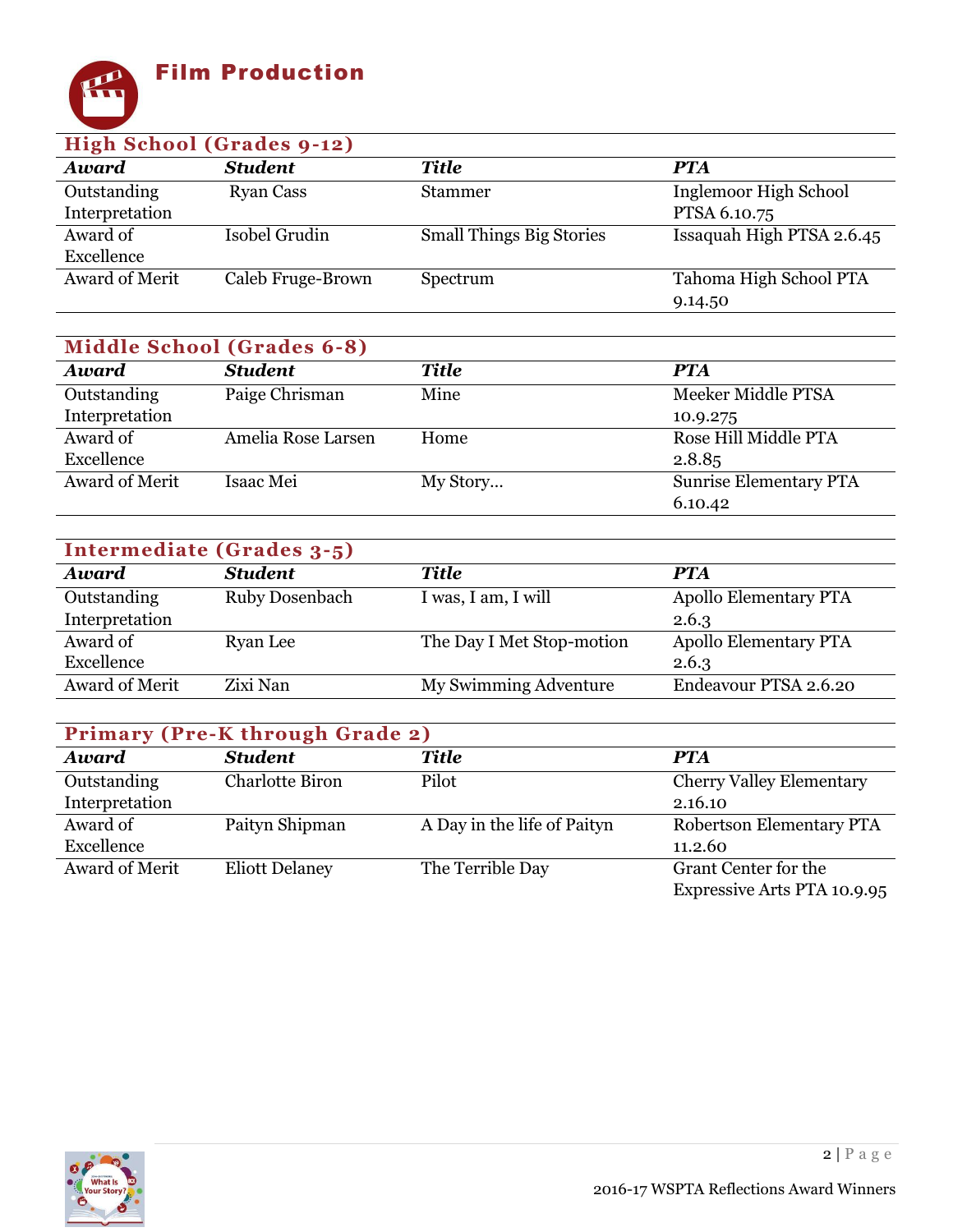

| High School (Grades 9-12) |                         |                            |                          |  |
|---------------------------|-------------------------|----------------------------|--------------------------|--|
| <b>Award</b>              | <b>Student</b>          | <b>Title</b>               | <b>PTA</b>               |  |
| Outstanding               | <b>Madelyn Colantes</b> | <b>Years of Experience</b> | Juanita High School PTSA |  |
| Interpretation            |                         |                            | 2.8.90                   |  |
| Award of                  | Esh Sathiyamoorthy      | A Garden of Stories        | Woodinville High School  |  |
| Excellence                |                         |                            | 6.10.85                  |  |
| Award of Merit            | Jillian Jackson         | Playing too much Dress Up  | Eastlake High School     |  |
|                           |                         |                            | 2.8.88                   |  |

| <b>Middle School (Grades 6-8)</b> |                           |                          |                                |  |
|-----------------------------------|---------------------------|--------------------------|--------------------------------|--|
| <b>Award</b>                      | <b>Student</b>            | <b>Title</b>             | <b>PTA</b>                     |  |
| Outstanding                       | Maya Rehman               | A Boulder in Water       | <b>RSAR PTSA (Renaissance)</b> |  |
| Interpretation                    |                           |                          | 2.8.83                         |  |
| Award of                          | <b>Genevieve McMillin</b> | <b>Home Sweet Home</b>   | Pacific Cascade Middle         |  |
| Excellence                        |                           |                          | School PTSA 2.6.41             |  |
| Award of Merit                    | Adelaide Hong             | <b>Of Colored Canyas</b> | <b>Pine Lake Middle School</b> |  |
|                                   |                           |                          | PTSA 2.6.42                    |  |

| Intermediate (Grades 3-5) |                 |                            |                                  |  |
|---------------------------|-----------------|----------------------------|----------------------------------|--|
| <b>Award</b>              | <b>Student</b>  | <b>Title</b>               | <b>PTA</b>                       |  |
| Outstanding               | Tanmay Kulkarni | tan (may)                  | Ben Rush PTA 2.8.52              |  |
| Interpretation            |                 |                            |                                  |  |
| Award of                  | Torin Hough     | I'm Slow and Steady Like a | <b>Thurgood Marshall</b>         |  |
| Excellence                |                 | Hardwood                   | Elementary 6.15.75               |  |
| Award of Merit            | Logan Lomax     | Grief's Graffiti           | <b>Bear Creek Elementary PTA</b> |  |
|                           |                 |                            | 6.10.6                           |  |

| <b>Primary (Pre-K through Grade 2)</b> |                       |                    |                           |  |
|----------------------------------------|-----------------------|--------------------|---------------------------|--|
| <b>Award</b>                           | <b>Student</b>        | <b>Title</b>       | <b>PTA</b>                |  |
| Outstanding                            | Noelle Kolbinger      | This is Me         | Jason Lee Elementary PTA  |  |
| Interpretation                         |                       |                    | 12.5.10                   |  |
| Award of                               | <b>Bridgette Lowe</b> | This is who I am   | Eismann Elementary 5.8.25 |  |
| Excellence                             |                       |                    |                           |  |
| <b>Award of Merit</b>                  | Ajay Raghavan         | My life and dreams | Samantha Smith PTSA       |  |
|                                        |                       |                    | 2.8.57                    |  |

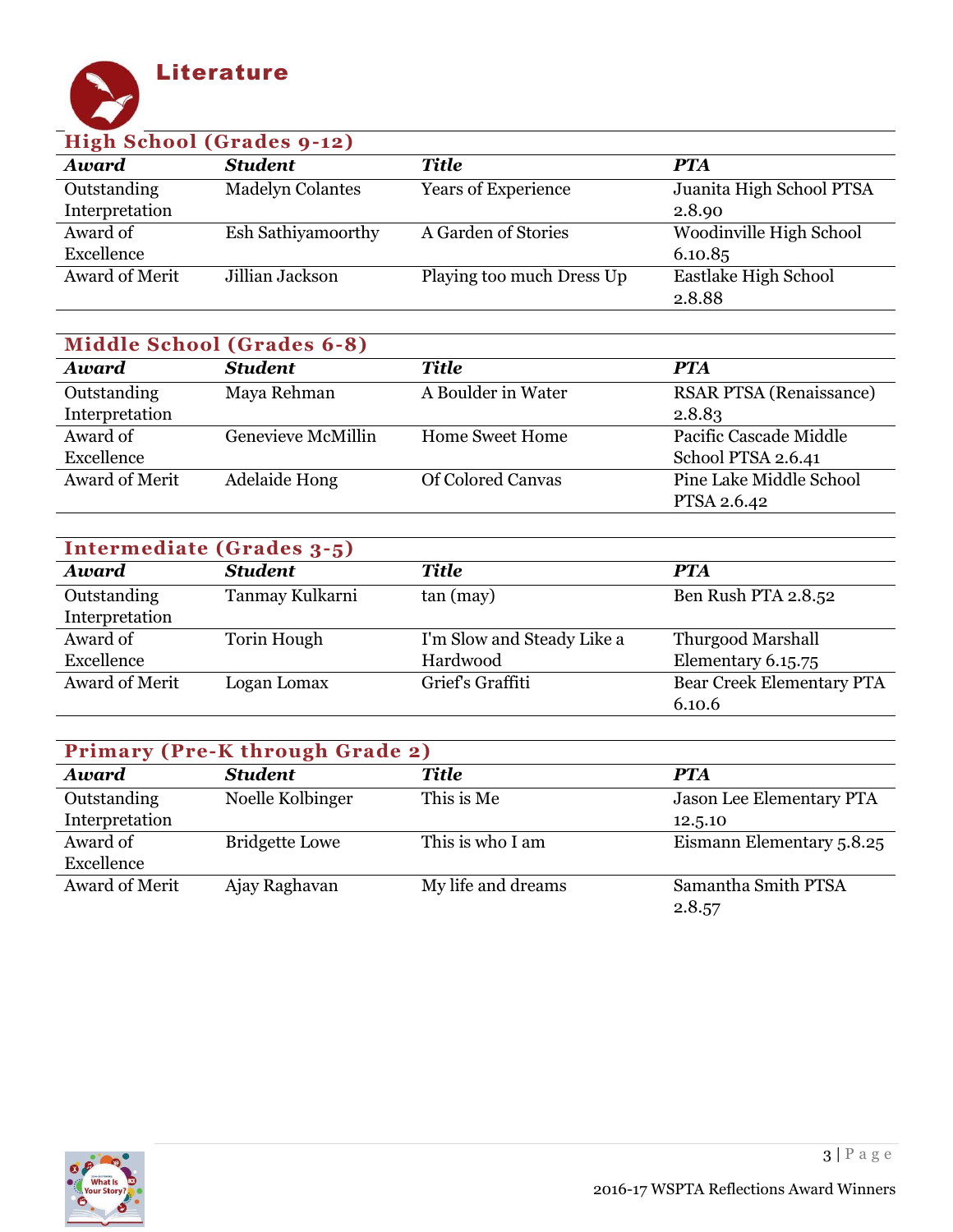## Music Composition



| High School (Grades 9-12) |                 |                                                |                           |  |
|---------------------------|-----------------|------------------------------------------------|---------------------------|--|
| <b>Award</b>              | <b>Student</b>  | <b>Title</b>                                   | <b>PTA</b>                |  |
| Outstanding               | Jenny Xiong     | Red Cantons of Sq'tsoh                         | Northshore Jr High PTA    |  |
| Interpretation            |                 |                                                | 6.10.67                   |  |
| Award of                  | Sarah Wang      | Peony                                          | Mercer Island High School |  |
| Excellence                |                 |                                                | PTSA 2.9.50               |  |
| Award of Merit            | Abigail Heyrich | Life: theme and variations for<br>solo bassoon | Issaquah High PTSA 2.6.45 |  |

| <b>Middle School (Grades 6-8)</b> |                 |                           |                           |  |
|-----------------------------------|-----------------|---------------------------|---------------------------|--|
| <b>Award</b>                      | <b>Student</b>  | <b>Title</b>              | <b>PTA</b>                |  |
| Outstanding                       | William Johnson | Story of a boy            | Pacific Cascade Middle    |  |
| Interpretation                    |                 |                           | School PTSA 2.6.41        |  |
| Award of                          | Andrew Zhang    | The Journey               | Inglewood PTSA 2.8.73     |  |
| Excellence                        |                 |                           |                           |  |
| Award of Merit                    | Henry Jacobson  | <b>Evolution of Music</b> | North Tapps Middle School |  |
|                                   |                 |                           | PTA 5.2.70                |  |

| Intermediate (Grades 3-5) |                      |                       |                         |  |
|---------------------------|----------------------|-----------------------|-------------------------|--|
| Award                     | <b>Student</b>       | <b>Title</b>          | <b>PTA</b>              |  |
| Outstanding               | Tanmay Kulkarni      | <b>Learning Curve</b> | Ben Rush PTA 2.8.52     |  |
| Interpretation            |                      |                       |                         |  |
| Award of                  | Shawn Nakayama       | My Summer             | Eisenhower 3.7.10       |  |
| Excellence                |                      |                       |                         |  |
| Award of Merit            | Sidh Shroff          | The World Around Me   | West Mercer PTSA 2.9.35 |  |
| Award of Merit            | <b>Branson Capps</b> | <b>Country Boy</b>    | East Ridge PTA 6.10.14  |  |

| <b>Primary (Pre-K through Grade 2)</b> |                         |                           |                          |  |
|----------------------------------------|-------------------------|---------------------------|--------------------------|--|
| <b>Award</b>                           | <b>Student</b>          | <b>Title</b>              | <b>PTA</b>               |  |
| Outstanding                            | <b>Grace Rong</b>       | <b>Spring Talk</b>        | Westhill PTSA 6.10.45    |  |
| Interpretation                         |                         |                           |                          |  |
| Award of                               | <b>Maximilian James</b> | The Boy Who Cried Wolf    | Elizabeth Blackwell PTSA |  |
| Excellence                             |                         |                           | 2.8.54                   |  |
| Award of Merit                         | Neel Borate             | This is the Story of Neel | Ben Rush PTA 2.8.52      |  |

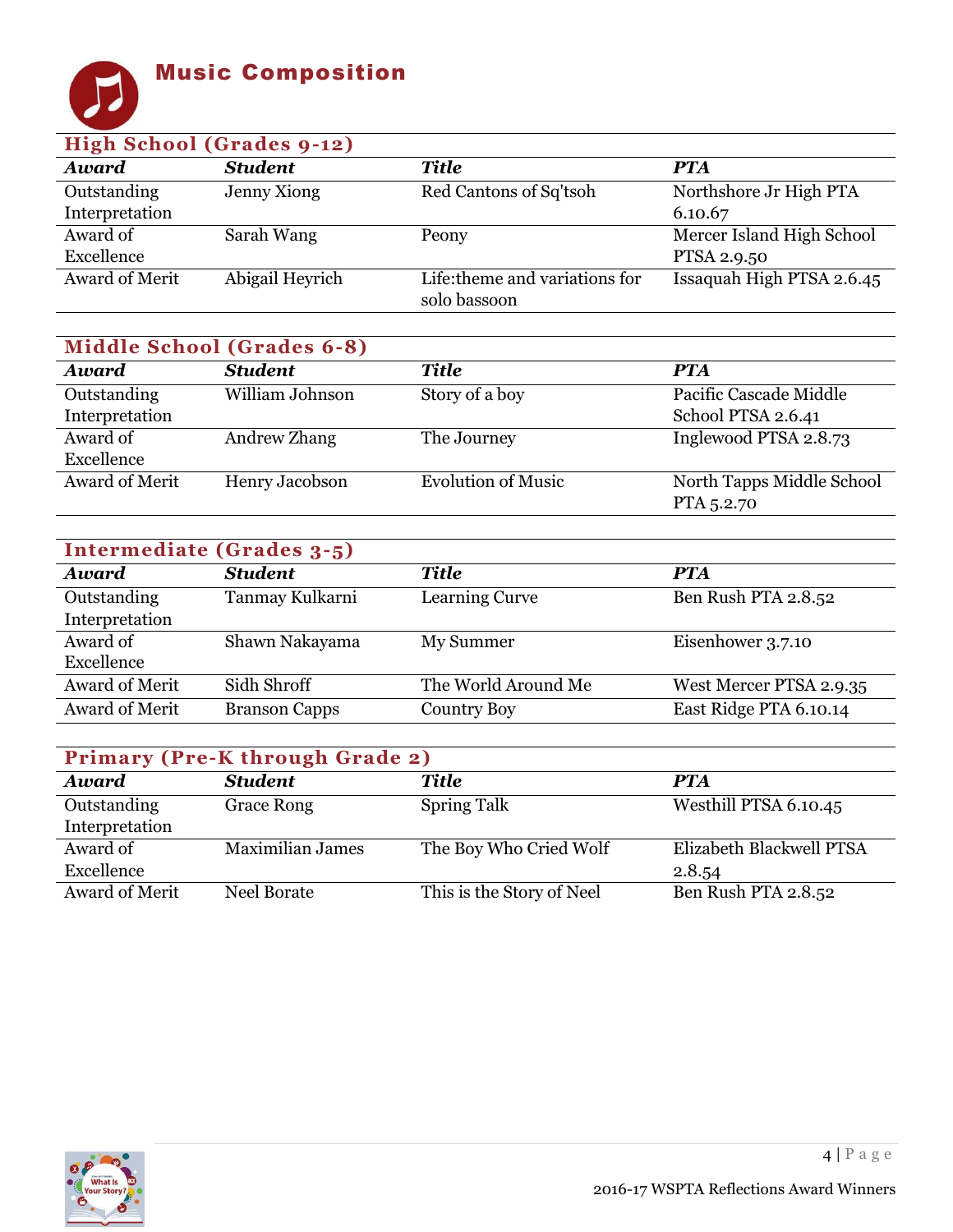

| High School (Grades 9-12) |                |                            |                    |  |
|---------------------------|----------------|----------------------------|--------------------|--|
| <b>Award</b>              | <b>Student</b> | <b>Title</b>               | <b>PTA</b>         |  |
| Outstanding               | Hershey Lande  | Living in Different Worlds | Bellevue High PTSA |  |
| Interpretation            |                |                            | 2.3.148            |  |
| Award of                  | Pam Kapioski   | The Sight of Music         | Bellevue High PTSA |  |
| Excellence                |                |                            | 2.3.148            |  |
| Award of Merit            | Joelle Tudor   | Eye Love America           | Bellevue High PTSA |  |
|                           |                |                            | 2.3.148            |  |

| <b>Middle School (Grades 6-8)</b> |                          |                           |                                 |  |
|-----------------------------------|--------------------------|---------------------------|---------------------------------|--|
| <b>Award</b>                      | <b>Student</b>           | <b>Title</b>              | <b>PTA</b>                      |  |
| Outstanding                       | <b>Addison Galbraith</b> | Woven In                  | Little Cedars Elementary        |  |
| Interpretation                    |                          |                           | 7.6.32                          |  |
| Award of                          | Ansel LaPier             | My Story is Unique Like a | <b>Greenacres Middle School</b> |  |
| Excellence                        |                          | Fingerprint               | 15.2.60                         |  |
| Award of Merit                    | Morgan Parker            | Living with a Mask        | Timbercrest PTSA 6.10.68        |  |

| Intermediate (Grades 3-5) |                           |                         |                          |  |
|---------------------------|---------------------------|-------------------------|--------------------------|--|
| <b>Award</b>              | <b>Student</b>            | <b>Title</b>            | <b>PTA</b>               |  |
| Outstanding               | Abby Nakamoto             | Me in My Room           | <b>Thurgood Marshall</b> |  |
| Interpretation            |                           |                         | Elementary 6.15.75       |  |
| Award of                  | <b>Charlotte Locke</b>    | <b>Cracks and Scars</b> | Eagle Rock Multi Age     |  |
| Excellence                |                           |                         | 2.16.12                  |  |
| Award of Merit            | <b>Chloe Manningsmith</b> | Dance is Life           | Discovery PTSA 2.6.9     |  |

| <b>Primary (Pre-K through Grade 2)</b> |                       |                      |                                 |  |
|----------------------------------------|-----------------------|----------------------|---------------------------------|--|
| <b>Award</b>                           | <b>Student</b>        | <b>Title</b>         | <b>PTA</b>                      |  |
| Outstanding                            | <b>Tatum Halstead</b> | <b>Tatum's Story</b> | <b>Crescent Heights</b>         |  |
| Interpretation                         |                       |                      | Elementary 10.9.57              |  |
| Award of                               | Jessie Gibbens        | My Daddy             | Clear Creek PTA 1.3.13          |  |
| Excellence                             |                       |                      |                                 |  |
| Award of Merit                         | <b>Dlorah Brewer</b>  | The Graves           | <b>Brouillet Elementary PTA</b> |  |
|                                        |                       |                      | 5.7.2                           |  |

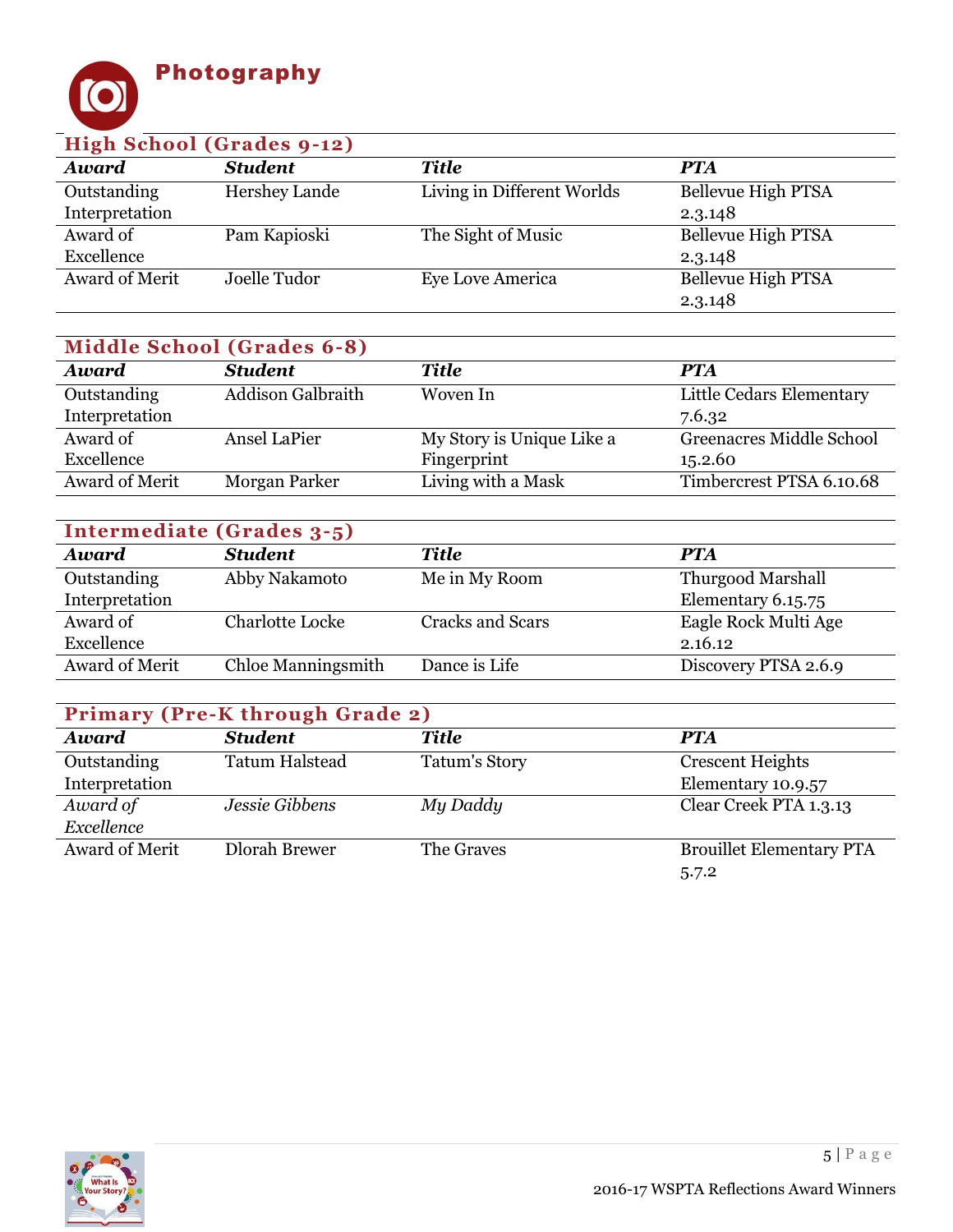

| <b>High School (Grades 9-12)</b> |                       |                     |                                  |
|----------------------------------|-----------------------|---------------------|----------------------------------|
| <b>Award</b>                     | <b>Student</b>        | <b>Title</b>        | <b>PTA</b>                       |
| Outstanding                      | Peilin He             | Memory              | <b>Chinook Middle School</b>     |
| Interpretation                   |                       |                     | PTA 2.3.115                      |
| Award of                         | Katherine Bonsi       | A Recollection      | Issaquah High PTSA               |
| Excellence                       |                       |                     | 2.6.45                           |
| Award of                         | <b>Felicity Huang</b> | Maze Traveler       | <b>International School PTSA</b> |
| Excellence                       |                       |                     | 2.8.89                           |
| <b>Award of Merit</b>            | <b>Hope Clark</b>     | The Luddite Factory | Central Kitsap High School       |
|                                  |                       |                     | 1.3.50                           |

| <b>Middle School (Grades 6-8)</b> |                   |                     |                        |  |
|-----------------------------------|-------------------|---------------------|------------------------|--|
| <b>Award</b>                      | <b>Student</b>    | <b>Title</b>        | <b>PTA</b>             |  |
| Outstanding                       | Linda Yan         | Pages to my story   | Tyee Middle School PTA |  |
| Interpretation                    |                   |                     | 2.3.145                |  |
| Award of                          | <b>Emily Feng</b> | Escape              | <b>Bellevue</b>        |  |
| Excellence                        |                   |                     |                        |  |
| Award of Merit                    | Allyssa Johnston  | Words Get In My Way | East Ridge PTA 6.10.14 |  |

| Intermediate (Grades 3-5) |                        |                             |                          |  |
|---------------------------|------------------------|-----------------------------|--------------------------|--|
| Award                     | <b>Student</b>         | <b>Title</b>                | <b>PTA</b>               |  |
| Outstanding               | <b>Martin Soukal</b>   | Cat World                   | Creekside Elementary PTA |  |
| Interpretation            |                        |                             | 2.6.4                    |  |
| Award of                  | Rachel Han             | The Ladder of Art           | Somerset PTSA 2.3.80     |  |
| Excellence                |                        |                             |                          |  |
| Award of Merit            | Di Mao                 | My Awesome Life             | Samantha Smith PTSA      |  |
|                           |                        |                             | 2.8.57                   |  |
| Award of Merit            | Maya Krishnan          | Live and Let Live           | <b>Challenger PTA</b>    |  |
| Award of Merit            | Irene Kim              | In the Memory of my Friend, | Cougar Ridge PTSA 2.6.8  |  |
|                           |                        | Mimi                        |                          |  |
| <b>Award of Merit</b>     | <b>Charlotte Locke</b> | A Dress of Many Stories     | Eagle Rock Multi Age     |  |
|                           |                        |                             | 2.16.12                  |  |

| <b>Primary (Pre-K through Grade 2)</b> |                 |                          |                          |
|----------------------------------------|-----------------|--------------------------|--------------------------|
| <b>Award</b>                           | <b>Student</b>  | <b>Title</b>             | <b>PTA</b>               |
| Outstanding                            | Daniel Lee      | I am a big foodie        | Lake Tapps PTA 5.2.30    |
| Interpretation                         |                 |                          |                          |
| Award of                               | Rachel Sim      | Different, not Imperfect | Browns Point PTA 10.9.50 |
| Excellence                             |                 |                          |                          |
| Award of                               | Anya Alameddine | <b>Evolving Journey</b>  | Woodridge PTSA 2.3.110   |
| Excellence                             |                 |                          |                          |
| <b>Award of Merit</b>                  | Clara Park      | A Flying Ballerina       | <b>Endeavour PTSA</b>    |